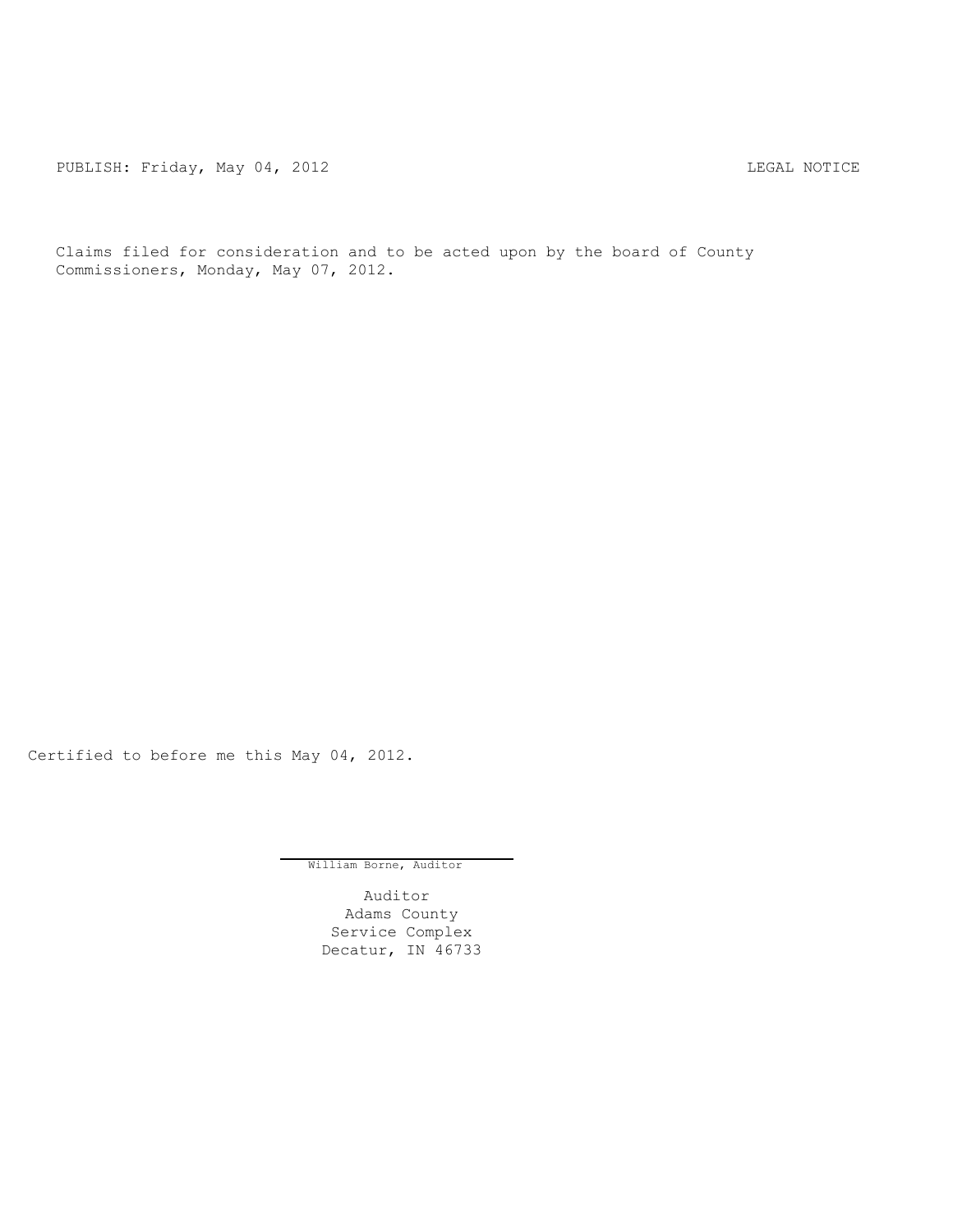

## **Claims Docket for Newspaper Adams County, Indiana**

## For Period: **3/27/2012** to **4/16/2012**

*313 W. Jefferson St. Decatur, IN 46733 (219) 724-2600*

## Date Claims to be Paid: **5/7/2012**

| <u>Vendor</u>                    | <u>Amount</u> | <b>Vendor</b>                   | <b>Amount</b> |
|----------------------------------|---------------|---------------------------------|---------------|
| <b>Adams County Auto Supply</b>  | 370.59        | Adams Memorial Hospital         | 31,480.50     |
| <b>Adams County Treasurer</b>    | 9,037.84      | Indiana Michigan Power          | 9,916.65      |
| Arnold Lumber Co., Inc.          | 534.66        | Barney's Auto Electric Se       | 155.00        |
| Beam, Longest, And Neff          | 2,387.04      | Berne Ready Mix                 | 805.36        |
| <b>Berne Police Department</b>   | 250.00        | Berne Tri-Weekly News           | 304.96        |
| Brown, Blair A.                  | 25.00         | Hoosier Blue Flame              | 158.50        |
| Bowers, Charles                  | 2,333.33      | Chet's Pest Control             | 120.00        |
| Cintas Location #338             | 95.38         | City Of Decatur                 | 3,699.89      |
| Clarke Mosquito Control P        | 3,999.60      | Decatur True Value              | 80.22         |
| <b>Complete Printing Service</b> | 44.00         | Craigville Telephone Comp       | 119.00        |
| Sigworth, Darrell W.             | 25.00         | Decatur Daily Democrat          | 496.29        |
| Decatur Postmaster               | 1,453.00      | Decatur Tire Center             | 75.00         |
| Douglas L. Bauman                | 44.00         | Erie Haven                      | 736.90        |
| First Bank Of Berne              | 52.09         | Geneva Police Department        | 99.50         |
| Gordon Food Service              | 6,491.86      | Drake, Gregory L.               | 60.00         |
| Grimm's Auto                     | 645.35        | Haggard-Sefton & Hirschy        | 600.00        |
| Hall Signs                       | 1,130.00      | Hilty Engine Service            | 249.08        |
| I C O Training Fund              | 4.00          | Imaging Office Systems, I       | 869.25        |
| Indiana State Police Trai        | 119.00        | Franz, Jean                     | 35.00         |
| K-Mart                           | 87.37         | Kiess Electric                  | 641.30        |
| L & S Distributing               | 942.00        | Lehman Feed Mill                | 2,136.60      |
| Gresla, Mark S. Md               | 420.25        | Meshberger Brothers Stone       | 11,913.34     |
| National Oil And Gas             | 882.96        | Parrish Electric Motor Sp       | 42.50         |
| Miller, Patrick                  | 453.00        | Portland Motor Parts, Inc       | 280.77        |
| Quik Stop                        | 68.99         | Thompson, Roger                 | 60.00         |
| <b>Safety Systems</b>            | 714.95        | <b>Shell Fleet Plus</b>         | 180.78        |
| Stone-Street Quarries            | 251.24        | Print Shop                      | 670.51        |
| Top Supply Company               | 188.92        | Town Of Monroe                  | 104.34        |
| <b>Tractor Supply Company</b>    | 32.99         | Treasurer Of Adams County       | 62,702.44     |
| <b>U.S. Postmaster</b>           | 372.00        | Underground Pipe & Valve,       | 1,335.75      |
| Wal-Mart / GEMB                  | 128.21        | Waste Management Of Fort        | 219.86        |
| Welder Services, Inc.            | 45.72         | West Payment Center             | 1,103.91      |
| Witham Toxicology Laboratory     | 1,483.60      | Zwick And Jahn Funeral Ho       | 500.00        |
| Napa Auto Parts                  | 18.98         | Swiss City Veterinary           | 1,133.00      |
| CenturyLink                      | 329.06        | Adams County Highway Department | 2,617.04      |
| Paul Norr                        | 88.00         | Tom Magnan                      | 93.96         |
| <b>Purdue University</b>         | 101,250.20    | Adam T. Miller                  | 50.00         |
| Municipal Electronics            | 520.00        | Myers Furniture                 | 1,855.40      |
| Blackburn Manufacturing C        | 91.19         | Waste Management                | 48.40         |
| <b>B</b> Secure Alarm Systems    | 372.00        | Lehman Auto Sales               | 10.00         |
| <b>Sharp Brothers</b>            | 169.95        | Tri County Excavating           | 51,309.13     |
| Don Myers Plumbing               | 250.40        | Summit City Reporting           | 200.00        |
| Jackson Oil & Solvents, I        |               | Joshua Zimmerman                |               |
|                                  | 236.84        | Tom Jones Construction          | 299.36        |
| Indiana County Home Assoc        | 50.00         |                                 | 4,300.00      |
| Chad W. Sprunger                 | 1,024.73      | Decatur Ag Center               | 191.67        |
| Nan Everett                      | 65.42         | Rex Marbach                     | 100.46        |
| Zurcher Tire, Inc.               | 662.57        | Tom Magnan/Special Needs        | 55.63         |
| Kristina Buckner                 | 9.24          | <b>Charles Tooley</b>           | 60.00         |